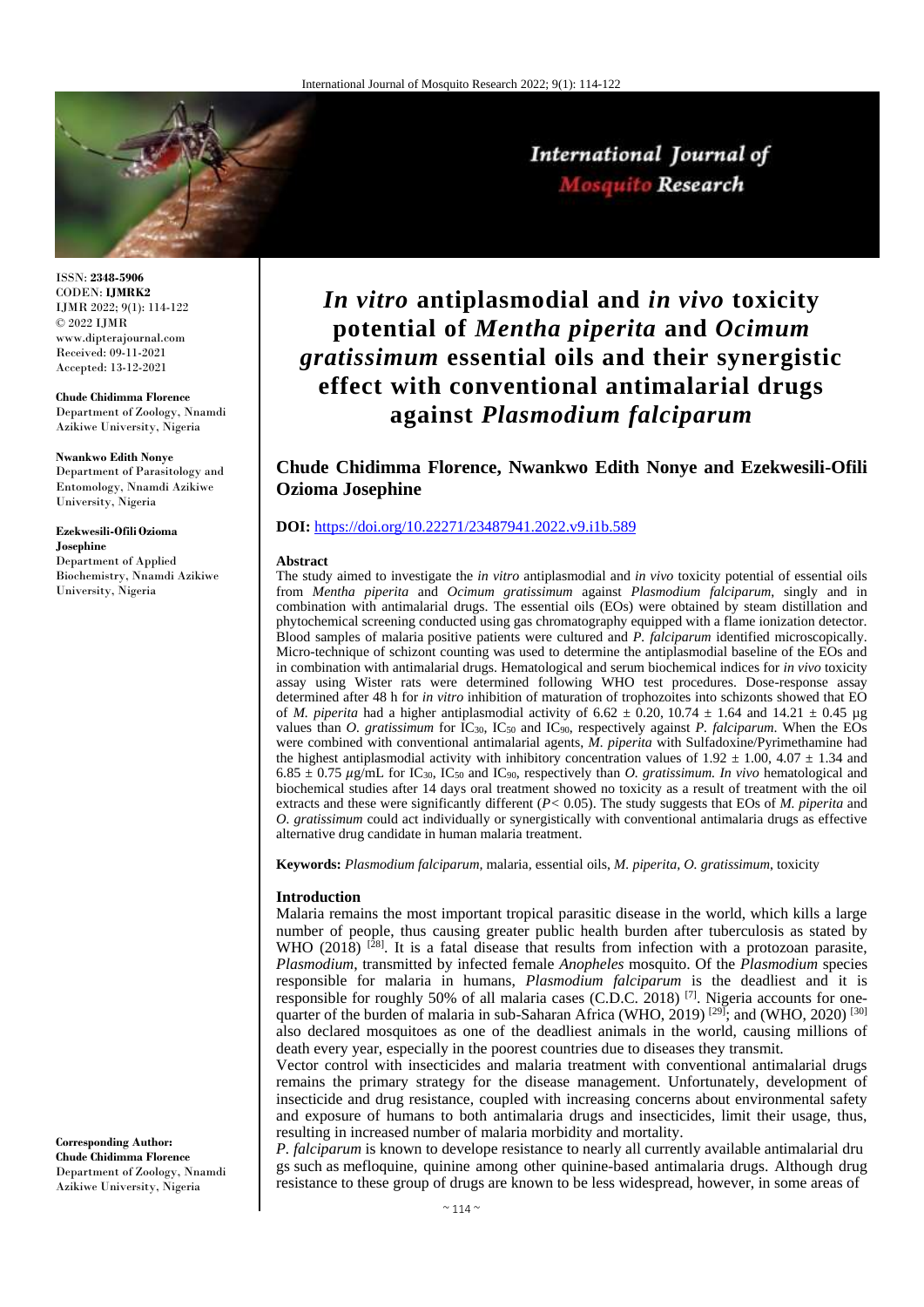the world, especially Africa, the effect of multi-drug resistance in malaria is quite enormous. More importantly, reports abound in most parts of Southeast Asia and Africa on the cases of resistance to artemisinin-based combination therapy. This is known to have serious impact on the efficacy of this important antimalarial drugs and putting at risk all the effort made in malaria control as stated by (Tindana *et al,* 2021) [24] .

With increased malaria incidences and rise in antimalarial drug resistance, which has become a serious global public health threat, there is an increasing demand for organic drugs made from natural sources than products made with synthetic additives. Thus, essential oils provide a good alternative as organic products with substantive potential in drug manufacture. They are recognized as safe natural eco-friendly substances with reduced capacity for resistance development by parasites and pathogenic microorganisms. Finding their safe inhibitory concentration as single therapy and in combination with recognized antimalarial drugs may improve health and consumer acceptance. A good example of such "herbal combo" used by the inhabitants of most Nigerian communities is made from clove, scent leaf, garlic, ginger, onions, lemon grass, unripe pawpaw, lime/lemon, and West African Black pepper, most of which are aromatic herbs with essential oils (Muanya, 2019)<sup>[17]</sup>.

Mint leaf (*Mentha piperita*) of the family Lamiaceae is among important herbal tropical plants cultivated in West Africa and is known to contain huge quantities of complex chemical compounds with proven medicinal value. Essential oil of this plant has been reported by researchers for its insecticidal, antimicrobial, and antioxidant effects (Kumar *et al.,* 2011; Chraibi *et al.,* 2017 and Singh *et al.,* 2014) [12, 8, 22] . Similarly, scent leaf (*Ocimum gratissimum*), is a tropical plant species that belongs to the family Labiatae, also known to play significant role in treating a good number of ailments and diseases. It has also found wide application in traditional medicine for treatment of various protozoan intestinal infestations (Pessoa *et al.,* 2002; Ueda-Nakamura *et al.,* 2006 and Sandeep *et al.*, 2017) <sup>[19, 25, 21]. According to our</sup> knowledge, most previous studies on these two aromatic herbs have either emphasized the use crude solvent extracts or those that have used EOs usually test their efficacy on non-human *Plasmosium berghei* and their antimicrobial activity. Also, few of these studies have been conducted in Nigeria. Also, the use of herbal drug combinations has existed for ages but the efficacy and safe-dose of such combinations have sparsely been authenticated. In an attempt and effort to further identify new natural active antimalarial candidates against human malaria parasites, the present investigation evaluated the *in vitro* anti-plasmodia properties and *in-vivo* toxicity potentials of two selected plants, mint leaf (*M. piperita*) and scent leaf (*O. gratissimum*) based on Nigerian traditional medicinal beliefs.

## **Objective**

The study aims to evaluate the *in vitro* antiplasmodial and *in vivo* toxicity potential of *Mentha piperita* and *Ocimum gratissimum* essential oils and their synergistic effect with conventional antimalarial drugs against *Plasmodium falciparum*. The specific objectives include the evaluation of *in vitro* inhibitory potentials and sensitivity of *M. piperita* and *O. gratissimum* singly and in combination with existing antimalarial drugs against *P. falciparum* isolate and the *in*  *vivo* toxicity of *M. piperita* and *O. gratissimum* using animal model.

### **Materials and Methods Ethical consideration**

Informed consent was obtained from ten (10) individuals whose blood samples were used for the isolation of *P. falciparum*. The ethical approval for use of humans in the study was obtained from Health Research Ethics Committee of Chukwuemeka Odumegwu Ojukwu University Teaching Hospital Awka, Anambra State, Nigeria with protocol number COOUTH/CMAC/ETH.C/VOL.1/ FN: 04/0027. Also approval for the use of animal (Wistar Rat) was obtained from Ethics Committee for Animal Experimentation of the Veterinary Services Department, Anambra State Ministry of Agriculture and Rural Development protocol number VSD/R EC/A/R/026/2021.

## **Procurement of plant materials and conventional antimalarial drugs**

*M. piperita* (mint leaf) and *O. gratissimum* (Scent leaf/ Basil) were bought from a local market in Awka, Anambra State, Nigeria. Authentication of both herbal leaves was done by a Taxonomist in the Herbarium section of the Department of Botany, Nnamdi Azikiwe University, Awka, Nigeria. Also, conventional antimalarial drugs Artemether/lumefantrine, sulfadoxine/pyrimethamine, and chloroquine phosphate were procured from government approved pharmacy shop in Awka.

## **Extraction of essential oil from leaves of** *M. piperita* **and** *O. gratissimum*

The leaves of the two plants were cleaned in order to get rid of extraneous materials. The plants were dried under shade in the laboratory store for a week to reduce the moisture contents. Subsequently, they were pulverized and packaged in an airtight polyethene bag for extraction. Steam distillation method (Clevenger method) as described by (Majda *et al.,*  2019) [14], was adopted in the extraction of the essential oils. Hundred grammes (100 g) of each plant sample were added to 800 ml of distilled water in a 2-liter flask. The flask was heated using a balloon heater for 5 hours. When the distillation was completed, two phases were obtained, a liquid phase and an organic phase (essential oil), which is less dense than water. The essential oils were collected by the help of the separating funnel and stored at 4°C in amber bottles to circumvent photo-oxidation until when needed for analysis.

## **Phytochemical screening of the plant material**

This was carried out at Spring Board Laboratory, Awka Anambra State. The method involved two standard procedures as described by (Kelly and Nelson, 2014) [11] with some modifications.

**A. Pre-quantification procedures:** One gram each of the plant materials was weighed and transferred into test tubes, and 15 milliliter (mL) of ethanol was added. The contents in the test tubes were heated up in a water bath at 60  $\degree$ C for 60 minutes. At the end of the 60 minutes, the samples were transferred to a separatory funnel. The tubes were washed with 20 mL ethanol, 10 mL of hot water, and 3 mL of hexane, and were all transferred to the funnel. Extraction of the unsaponified matter was done five times with 25 mL of hexane. The extracts obtained were put together and washed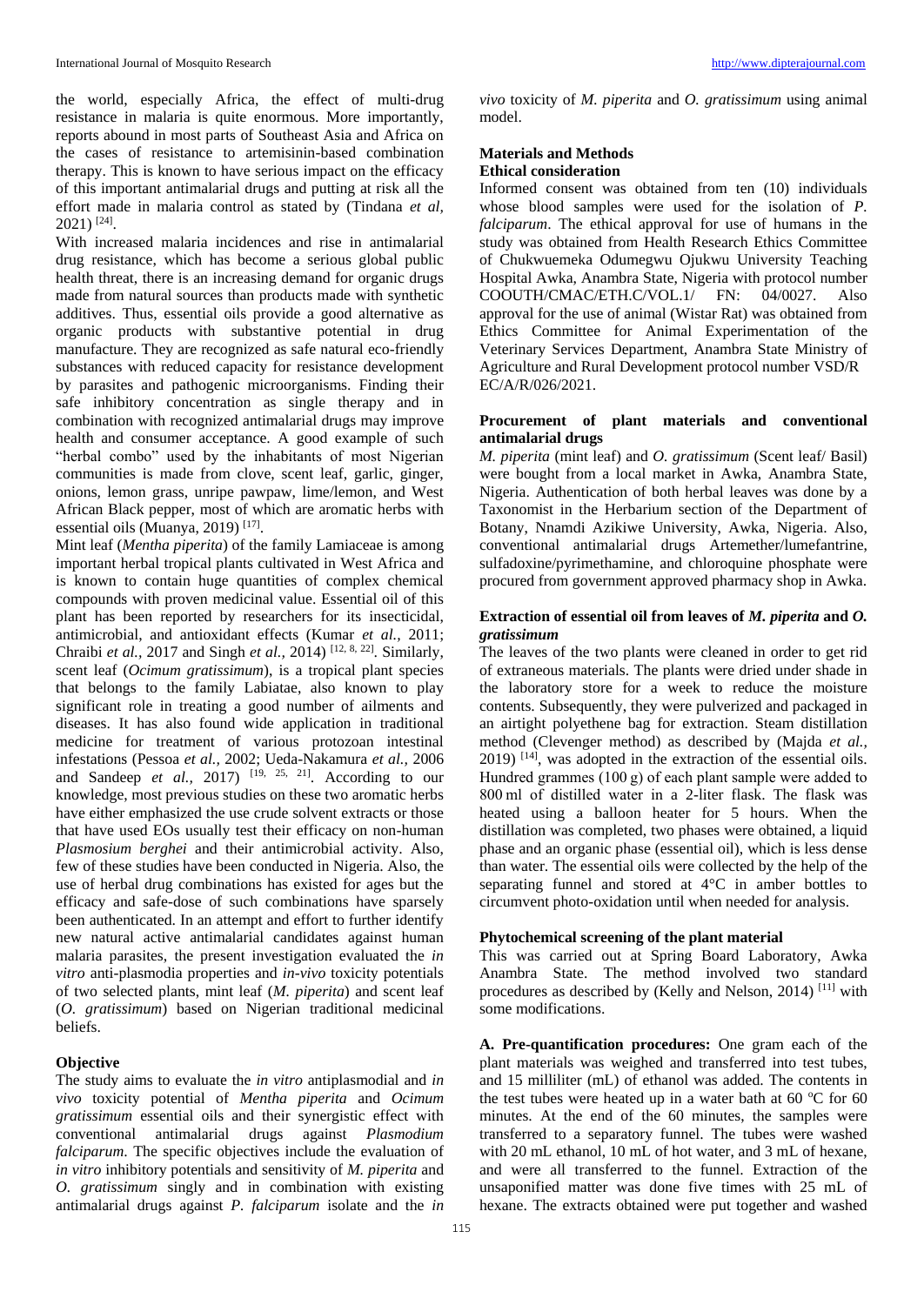thrice with 10 mL of 10% v/v ethanol aqueous solution. Solution was then dried using anhydrous sodium sulfate to get rid of excess water and the solvent was lost by evaporation. The samples were solubilized in 1000  $\mu$ L of pyridine and 200 µL of each sample were collected from the stock and put into a vial for analysis. A volume of 100 µL of MSTFA (derivatizing agent) was added to the vial.

**B. Quantification by GC-FID:** The analysis of phytochemical constituents was performed on a BUCK M910 Gas Chromatography equipped with a Flame Ionization Detector on two capillary columns of different polarities OV type: 101 (25 m x 0.22 mm x 0.25 mm) and Carbowax 20 M  $(25 \text{ m} \times 0.22 \text{ mm} \times 0.25 \text{ \mu m})$ . The injector temperature was  $280$  °C with split less injection of 2ul of sample and a linear velocity of 30cms-1 . The carrier gas was Helium 5.0pa.s which has a flow rate of 40 ml/min. The oven programming temperature was first operated at 200 °C and gradually extended to 330  $\mathrm{C}$  at a rate of 3  $\mathrm{C/min}$  with a gradient of 5  $\rm ^{\circ}C/m$ in. The detector was operated at a temperature of 320 $\rm ^{\circ}C$ as outlined by (Majda *et al.*, 2019)<sup>[14]</sup>. The phytochemical constituents were determined by the ratio between the area and mass of internal standards and the area of the identified phytochemicals; and the different concentrations demonstrated in ug/g or ppm.

## **Collection of blood samples and determination of** *P. falciparum* **malaria infection**

The chloroquine resistant strain of *P. falciparum* for this study was isolated from blood samples of patients from the hematology laboratory of Chukwuemeka Odumegwu Ojukwu University Teaching Hospital who already tested positive microscopically for malaria infection. After confirmation, 2 mL of blood sample in triplicate were drawn from 10 participants by the use of venipuncture. Their blood types were type A and O positive. The blood was transferred to cryoprotectant vials, stored in liquid nitrogen and transported to the laboratory within 6 hours of sample collection for culturing.

## **Determination of** *Plasmodium falciparum* **infection by microscopy**

Thick and thin smears of the medium containing the *Plasmodium* isolate were prepared on glass slides and fixed with 100% methanol. Smears were stained with filtered 1/10 dilution of Giemsa stain in phosphate buffered saline (PBS). Incubation was done for 10 minutes at room temperature. The slides were washed with distilled water, air dried and observed under an oil immersion lens (100x). The isolates were thereafter identified as described by (Anusha *et al.,*   $2015$ ) [3].

## **Susceptibility of** *P. falciparum* **to essential oils of** *M. piperita* **and** *O. gratissimum* **singly and in combination with antimalarial drugs**

## **Cultivation of** *P. falciparum*

Bioassay standard procedures outlined by (WHO, 1990 and Basilico *et al.*, 1998)<sup>[27, 6]</sup> were adopted. Blood samples were centrifuged at 1500 r.p.m for 10 minutes in a centrifuge tube. The supernatant was removed and an equal volume of 3.5% sodium chloride (NaCl) was added. Second centrifugation was carried out on the suspension and the supernatant removed afterwards. Washing of the pellet was done twice

with complete medium supplemented with 15% serum (Albumax), and the red cells obtained after centrifugation was used for the culture.

## **Preparation of the essential oils of** *M. piperita***,** *O. gratissimum* **and antimalarial drugs**

The EOs from the two plants dried under anhydrous sodium sulphate, were weighed and dissolved in normal saline to obtain a stock solution of 100mg/mL. The stock solutions were filter-sterilized through a  $0.2\mu$ m Millipore filters and was then diluted with complete parasite media RPMI (Rosewell Park Memorial Institute) to a final working concentration of  $10,000\mu\text{g/ml}$  (10mg/ml). Aliquots of 0.4, 0.8, 1.2, 1.6 and 2.0 mL were used to determine 30, 60 and 90% inhibitory concentrations of the EOs singly and in combination with antimalarial drugs. Concentrations of the antimalarial drugs (Artemether/lumefantrine, sulfadoxine/pyrimethamine, and chloroquine phosphate) were prepared as described by (WHO, 1990) [27] using *in vitro* microtest procedure in sterile distilled water picomole/litre (pM) quantities. Parasitaemia estimation and parasite visualization before incubation was done using Giemsa stained blood films on normal light microscopes.

## **Culturing of the red blood cells**

The blood samples were cultured *in vitro* using a candle jar in RPMI medium at pH 7.4 and incubated at 37  $\,^{\circ}$ C for 48hours for maturation of trophozoites to schizont. Subsequently, samples of the inoculum were collected from the different concentrations of the media and control in order to prepare a thick smear. The micro-technique of schizont counting based on simple microscopy as described by (Basilico *et al*., 1998) [6] was used to determine the baseline levels of malaria drug sensitivity of the extracts and in combination with existing antimalarial drugs. Control wells were maintained without the EOs or antimalarial drugs. Finally, *in vitro* activity was demonstrated as the percentage of the total counted schizonts at each drug concentrations, with regard to the total counted schizonts in drug-free controls.

## *In vivo* **toxicity of the extracts using mouse model**

*In vivo* toxicity assay was carried out using standard procedure described by (Andrade *et al*., 2014 and Chude *et*   $a$ l., 2018) <sup>[2, 9]</sup>. Forty (40) male Wistar rats with body weights of (120-150g) housed in metal cages were used for the study. The cages containing the rats were housed in a ventilated room at temperature of  $25 \pm 2$ °C with 12 h light/dark cycle. The rats were allowed for a minimum of 5 days to acclimatize to the laboratory conditions prior to the study and those that show symptoms of ill health were excluded from the study. The rats were shared into two sets (Set I and Set II for *O. gratissimum* and *M. piperita*, respectively) and each set contained four groups  $(n = 5$  per group) for the analysis of each plant oil extracts. Each group of rats was administered with concentrations of the EOs  $(0.5, 1, 2, \text{ and } 3 \text{ mg/mL})$  daily for 14-days. The rats were fed with chow during the experimental period with no restriction to food and water, and the EOs were administered through oral gavage. Control groups were administered with equal volume of normal saline with no EO.

## **Systematic behavioural observations**

Systematic behavioural observations were undertaken to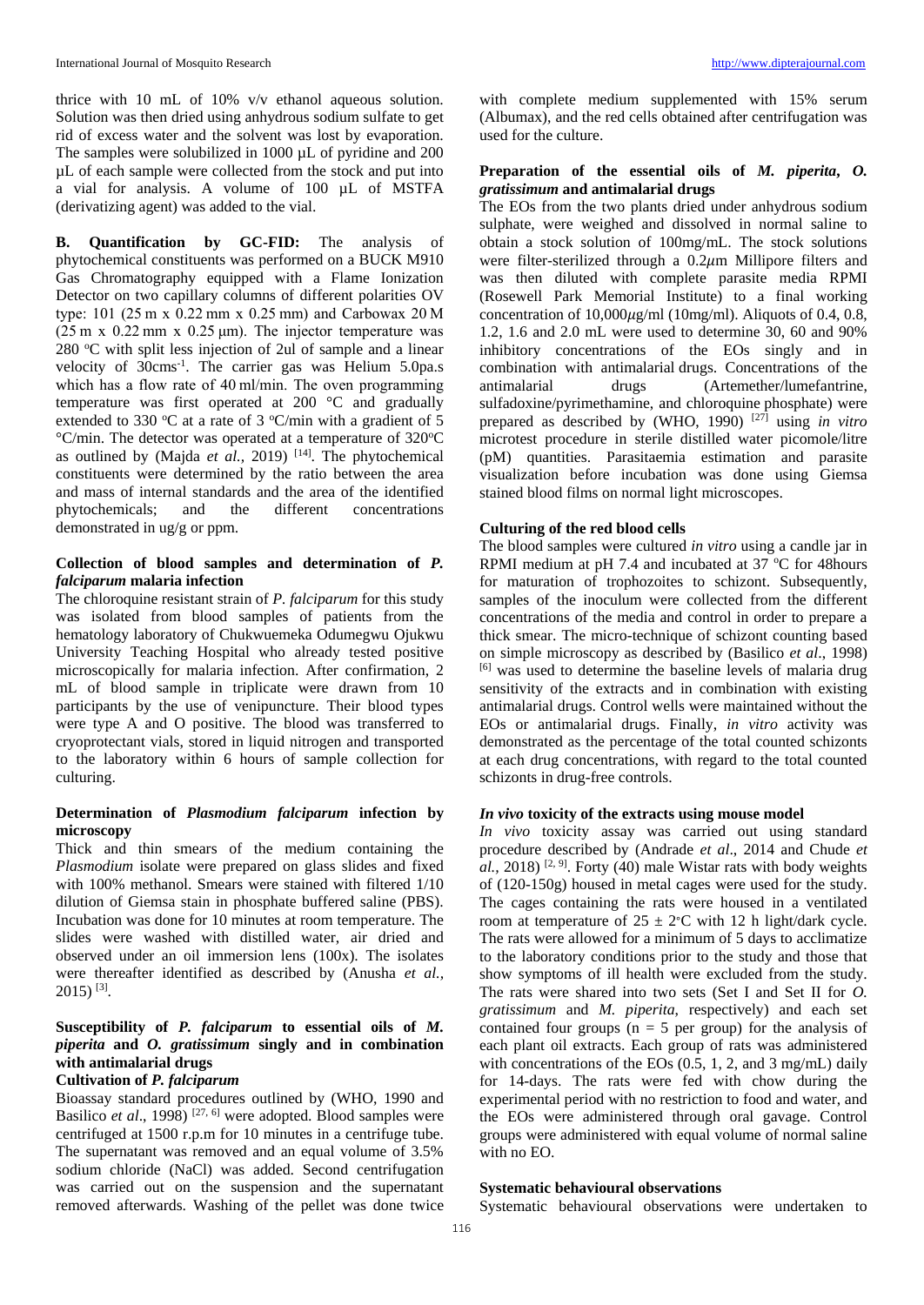provide a general measure of the effects of the EOs on the general disposition, consciousness state, activity, coordination and reflexes in the animal model as described by (Andrade *et al*., 2014) [2]. Parameters such as general activity, body weight, response to touch, tail squeeze response, respiration, corneal reflex, convulsions, hypnosis, anesthesia, urination, defecation, hypothermia, hyperemia, death were assessed at 15 min, 30 min, 1h, 2h, 4h and 8h post administration and then daily for 14 days. The animals were weighed on alternate days to monitor weight gain or loss.

## **Haematological and serum biochemical analysis**

The rats were sacrificed in a sealed container containing diethyl ether and incision was made in the abdomen extended to the thorax. Blood was collected directly from the heart with a syringe and needle into two types of tubes, one with HB anticoagulant to determine the haematological parameters and the other, without anticoagulant, to obtain the serum to assess the biochemical parameters. Blood were taken from both treated and untreated groups. Haematological indices such as red blood cell count, packed cell volume (PCV), white blood cell count and haemoglobin estimation were determined as described by (Chude *et al*., 2018) [9]. Serum biochemical components such as the amount of creatinine, alkaline phosphatase, aspartate aminotransferase, alanine aminotransferase, indirect bilirubin, direct bilirubin and total bilirubin were measured as described by (Mekonnen *et al*., 2019) [16] .

#### **Data analysis**

Data generated from the *in vitro* antiplasmodial susceptibility profile of *M. piperita* and *O. gratissimum* singly and in combination with antimalarial drugs against *Plasmodium falciparum* were analyzed in triplicate and the values were then averaged and mean separation done by Duncan's new multiple range test and paired t-tests. Linear regression analysis was used to determine inhibitory concentrations  $(IC_{30}, IC_{50}, and IC_{90})$ . Significant difference was determined at  $P < 0.05$ .

## **Results and Discussion**

Essential oil (EO) extracts of *M. piperita* and *O. gratissimum* were screened for the presence of phytochemical components and subsequently evaluated for their *in vitro* antiplasmodial and *in vivo* toxicity potentials. Thereafter, their synergistic activities with conventional antimalarial drugs were tested. The results of the qualitative and quantitative phytochemical screening of *M. piperita* EO revealed the presence of twenty compounds with Rutin (18.4335 ug/ml) and Phenol (16.6163 ppm) being the most abundant, followed by Sapogenin (9.9081 ug/ml) with Flavan-3-ol the least abundant (0.0361ppm) as presented in Table 1 and Figure 1. *Mentha* spp are known to have superfluity of biological traits such as antioxidant, insecticidal, antidiabetic, antimicrobial among others, and are as such widely used in the treatment of cold, fever, microbial, gastro-intestinal and cardiovascular disorders (Eftekhari, 2021) [10]. Also, results obtained from *O. gratissimum* EO showed that twenty-one compounds were present with Naringenin (45.4578 µg/mL) being the most abundant followed by Anthocyanin (25.3532 µg/mL) and Phenol (21.5943 ppm) with Rutin as the least abundant (0.3068 µg/mL) as shown in Table 2 and Figure 2. Previous studies have shown that flowers and leaves of *O. gratissimum*

are used in preparation of teas and infusion and are known to be rich in essential oils with the presence of huge quantities of bioactive phytochemical compounds, the major reason for their pharmacological activities. It has also been reported that quite a good number of highly active monoterpene components of plants EOs display antiplasmodial activity in *Plasmodium falciparum* (Sandeep *et al*., 2017) [21] .

Study by Megaly  $(2012)$  <sup>[15]</sup>, is of the opinion that low molecular weight components of EOs, a very prominent class of antimalarial natural products, have biological activity toward *Plasmodium* parasites. Their study also showed that low molecular weight monoterpenes (limonene and linalool) and sesquiterpenes (farnesol and nerolidol), hinder the biosynthesis of metabolites in trophozoite and/ or schizont stages of *Plasmodium falciparum*. Most bioactive components of most herbs are known to cause various pharmacological effects and may be responsible for various actions in the two herbs used in our study. For instance, previous studies have reported that flavonoids possess prominent antioxidants activity as stated by (Pietta, 2009) while saponins have antiinflammatory activities (Wang *et al.*, 2008)  $[26]$ , both of which were reported in the present study.

The *in vitro* antiplasmodial inhibitory action of essential oils from *M. piperita* and *O. gratissimum* singly and in combination with Artemether/lumefantrine, sulfadoxine/pyrimethamine, and chloroquine phosphate showed that all the treatments caused reasonable level of inhibition against *P. falciparum* (Table 3). It is a known fact that pure isolates of EOs are usually obtained from aromatic plants with proven high level of activity against organisms, however, they have at sometimes exhibited lesser activity and cases of resistance has been reported in them than in crude extracts using similar doses of active ingredients (WHO, 2018) [28]. There is also a general belief that drug combinations are absolutely necessary for effective control of malaria. This is because drugs when combined provide improved efficacy through synergistic activities. This practice has therefore been accepted as a standard in the management of *P. falciparum* drug resistance (Tarkang *et al.,* 2014)<sup>[23]</sup>. There are claims that herbal medications may either increase or decrease therapeutic outcome with over-the-counter malaria drugs when both are taken simultaneously (Eftekhari *et al*., 2021) [10]. However, the present study has shown increased activity after combination of EOs of *M. piperita* and *O. gratissimum* with conventional anti-malaria drugs. Also, synergism was observed in these herbs in combination with conventional antimalaria drugs indicating their potential use in combating drug resistance.

The inhibitory activities of the two herbs showed that *M. piperita* exhibited high *in vitro* antiplasmodial activity with inhibition concentrations of  $(6.62 \pm 0.20, 10.74 \pm 1.64)$  and  $14.21 \pm 0.45$  µg/mL) for IC<sub>30</sub>, IC<sub>50</sub> and IC<sub>90</sub> respectively thus, causing significant inhibition in the maturation of trophozoites into schizonts. This is comparable to inhibition concentrations of *O. gratissimum* with values of  $(4.14 \pm 1.60, 4.97 \pm 0.70)$ and 8.44  $\pm$  1.00 µg/mL) for IC<sub>30</sub>, IC<sub>50</sub> and IC<sub>90</sub>, respectively against chloroquine resistant *P. falciparium* (Table 3). The results obtained from the control group indicate that the trophozoites completed the replicative process of schizogony and there was 100% maturation to schizonts. Studies by (Kweyamba *et al*., 2019) [13] have shown that identification of locally used plant extracts with  $IC_{50}$  values of less than 15 µg/mL are important steps in the search for new anti-malarial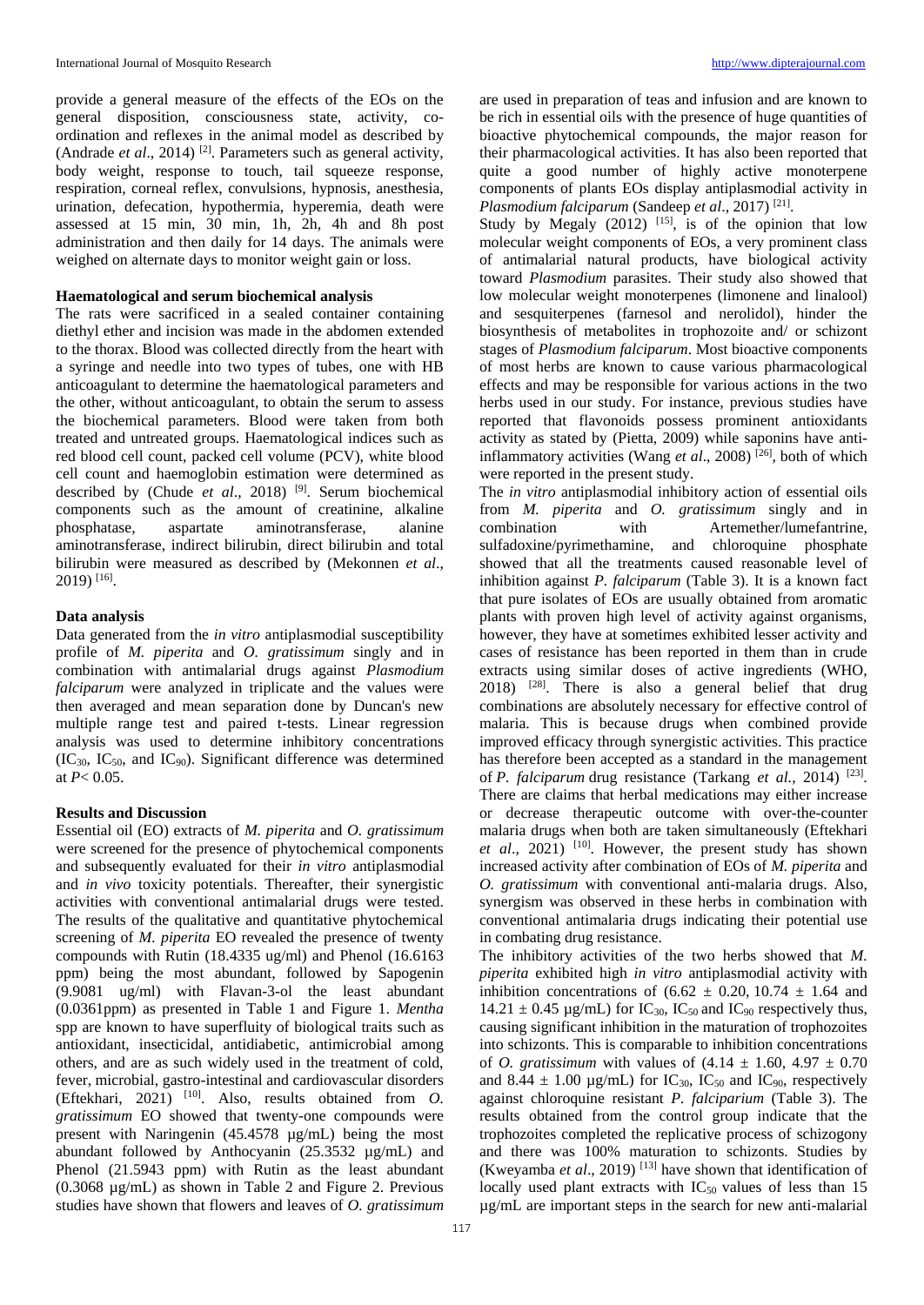plant extracts. However, this claim is based on their investigation as other studies have reported values less or higher than 15 µg/mL. When the EO extracts were combined with conventional anti-malaria drugs, the results showed that the combination of *M. piperita* with Sulfadoxine/ Pyrimethamine had highest antiplasmodial activity with inhibitory concentration (IC) values of (1.92  $\pm$  1.00, 4.07  $\pm$ 1.34) and (6. 85  $\pm$  0.75) for IC<sub>30</sub>, IC<sub>50</sub> and IC<sub>90</sub>, respectively, followed by EO of *O. gratissimum* in combination with chloroquine phosphate (1.69  $\pm$  1.20, 2.84  $\pm$  1.00 and 5.48  $\pm$ 0.60  $\mu$ g/ml) for IC<sub>30</sub>, IC<sub>50</sub> and IC<sub>90</sub>, respectively (Table 3).

The results of the *in vivo* toxicity activity of the EOs from *M. piperita* and *O. gratissimum* by oral route in Wister albino rats at concentrations of 0.5, 1, 2 and 3 mg/mL, did not show any abnormal weight-loss related toxicity signs in the Wister albino rats for both treated and control groups as shown in the Table 2. The body weight measurements showed minor percentage weight gain in *O. gratissimum* EO treated group (126.7±1.00) compared to *M. piperita* treated group  $(134.2\pm1.00)$  and control  $(133.8 \pm 0.70)$  (Table 4). The results for haematological analysis (Table 5) indicate no significant difference  $(P > 0.05)$  when compared with the reference values for rat haematological indices and the values were all found to be within the reference values. Although the values were

significantly different from each other (*P<* 0.05, 0.0001), the biochemical indices were also significantly different in both control and EO treated Wister albino rats. The amount of creatinine, alkaline phosphatase, aspartate aminotransferase, alanine aminotransferase, indirect bilirubin, direct bilirubin and total bilirubin in both EOs treated Wister albino rats were comparable to the control groups and fall within the reference values (Table 6). Haematological values are essential for measuring the physiological and pathological status of both animals and humans (Adeneye *et al*., 2006) [1] and can be used to evaluate the degree of harmful effect of foreign compounds on the blood of rats (Odeyemi *et al*., 2009) [18]. Serum biochemical biomarkers like creatinine, alkaline phosphatase, aspartate aminotransferase, alanine amino transferase, indirect bilirubin, direct bilirubin and total bilirubin demonstrate that EOs of *M. piperita* and *O. gratissimum* did not induce any toxicological effect on the Wister albino rats. Measurements of creatinine levels in the blood are among the parameters used to evaluate kidney function (Arsad *et al.*, 2013)<sup>[4]</sup> and in our study, creatinine levels between EO treated and untreated groups all fall within the reference level. These results point to the fact that the EOs of the two plants had no toxic effect on the animal model.

| $\cdot$ $\cdot$ $\cdot$ |                       |            |         |                   |                 |  |  |
|-------------------------|-----------------------|------------|---------|-------------------|-----------------|--|--|
| Component               | <b>Retention Time</b> | Area       | Height  | Phyto-composition | units           |  |  |
| Proanthocyanin          | 0.189                 | 4760.4178  | 392.551 | 5.8898            | ppm             |  |  |
| Lunamarin               | 1.680                 | 2707.9788  | 211.396 | 5.8012            | $\frac{u g}{m}$ |  |  |
| Anthocyanin             | 8.000                 | 3111.2627  | 244.086 | 6.9634            | $\frac{u g}{m}$ |  |  |
| Naringenin              | 15.070                | 3335.9490  | 258.741 | 8.1864            | $\frac{u g}{m}$ |  |  |
| Spartein                | 17.726                | 5801.8128  | 384.892 | 8.0358            | $\frac{u g}{m}$ |  |  |
| Sapogenin               | 21.083                | 6981.8836  | 515.125 | 9.9081            | ug/ml           |  |  |
| Phenol                  | 21.916                | 6505.2996  | 509.978 | 16.6163           | ppm             |  |  |
| Flavonones              | 28.890                | 4207.2472  | 330.404 | 9.4811            | ppm             |  |  |
| Steriods                | 31.973                | 3937.0518  | 305.767 | 6.3331            | ppm             |  |  |
| Kaempferol              | 36.456                | 6159.2316  | 469.868 | 7.3719            | $\frac{u g}{m}$ |  |  |
| Flavone                 | 37.726                | 5348.5161  | 418.085 | 6.8454            | $\frac{u g}{m}$ |  |  |
| Epicatechin             | 40.243                | 3853.2248  | 276.485 | 2.3039            | $\frac{u g}{g}$ |  |  |
| Oxalate                 | 42.083                | 3483.0057  | 250.664 | 6.8033            | $\frac{u g}{m}$ |  |  |
| Phytate                 | 42.950                | 8047.9474  | 565.256 | 3.9096            | $\frac{u g}{m}$ |  |  |
| Ouinine                 | 44.216                | 199.5008   | 11.840  | 0.0748            | $\frac{u g}{m}$ |  |  |
| Rutin                   | 45.060                | 6842.5236  | 505.467 | 18.4335           | $\frac{u g}{m}$ |  |  |
| Catachin                | 45.486                | 5229.3436  | 404.177 | 7.9083            | $\frac{u g}{m}$ |  |  |
| Resveratol              | 47.676                | 3204.8954  | 251.636 | 2.7836            | ppm             |  |  |
| Tannin                  | 50.010                | 4403.3232  | 344.646 | 5.9184            | ug/ml           |  |  |
| Flavan 3 ol             | 50.843                | 31.1666    | 0.745   | 0.0361            | ppm             |  |  |
|                         | Total                 | 88151.5811 |         | 139.6039          |                 |  |  |

**Table 1:** Phytochemical screening of *M. piperita* essential oil

**Table 2:** Phytochemical screening of *O. gratissimum* essential oil

| Component       | <b>Retention Time</b> | Area       | Height  | Phyto-composition | units           |
|-----------------|-----------------------|------------|---------|-------------------|-----------------|
| Proanthocyanin  | 0.120                 | 2704.1348  | 299.821 | 3.3457            | ppm             |
| Epihedrine      | 4.730                 | 4791.2934  | 375.583 | 8.5789            | $\frac{u g}{m}$ |
| Anthocyanin     | 9.513                 | 11327.7878 | 882.322 | 25.3532           | ug/ml           |
| Ribalinidine    | 9.923                 | 11599.4539 | 900.415 | 16.8352           | ug/ml           |
| Naringenin      | 15.536                | 18524.0420 | 912.320 | 45.4578           | $\frac{u g}{m}$ |
| Sapogenin       | 19.863                | 6068.5252  | 474.540 | 8.6119            | ug/ml           |
| Phenol          | 21.526                | 8454.1736  | 660.621 | 21.5943           | ppm             |
| Lunamarin       | 25.320                | 9486.9716  | 712.846 | 20.3234           | $\frac{u g}{m}$ |
| Flavonones      | 26.710                | 5072.3662  | 348.674 | 11.4307           | ppm             |
| <b>Steriods</b> | 32.606                | 5745.5714  | 405.005 | 9.2422            | ppm             |
| Spartein        | 34.163                | 6937.7727  | 501.355 | 9.6061            | ug/ml           |
| Kaempferol      | 36.340                | 7159.4727  | 523.102 | 8.5691            | $\frac{u g}{m}$ |
| Flavone         | 37.590                | 182.5697   | 9.660   | 0.2337            | ug/ml           |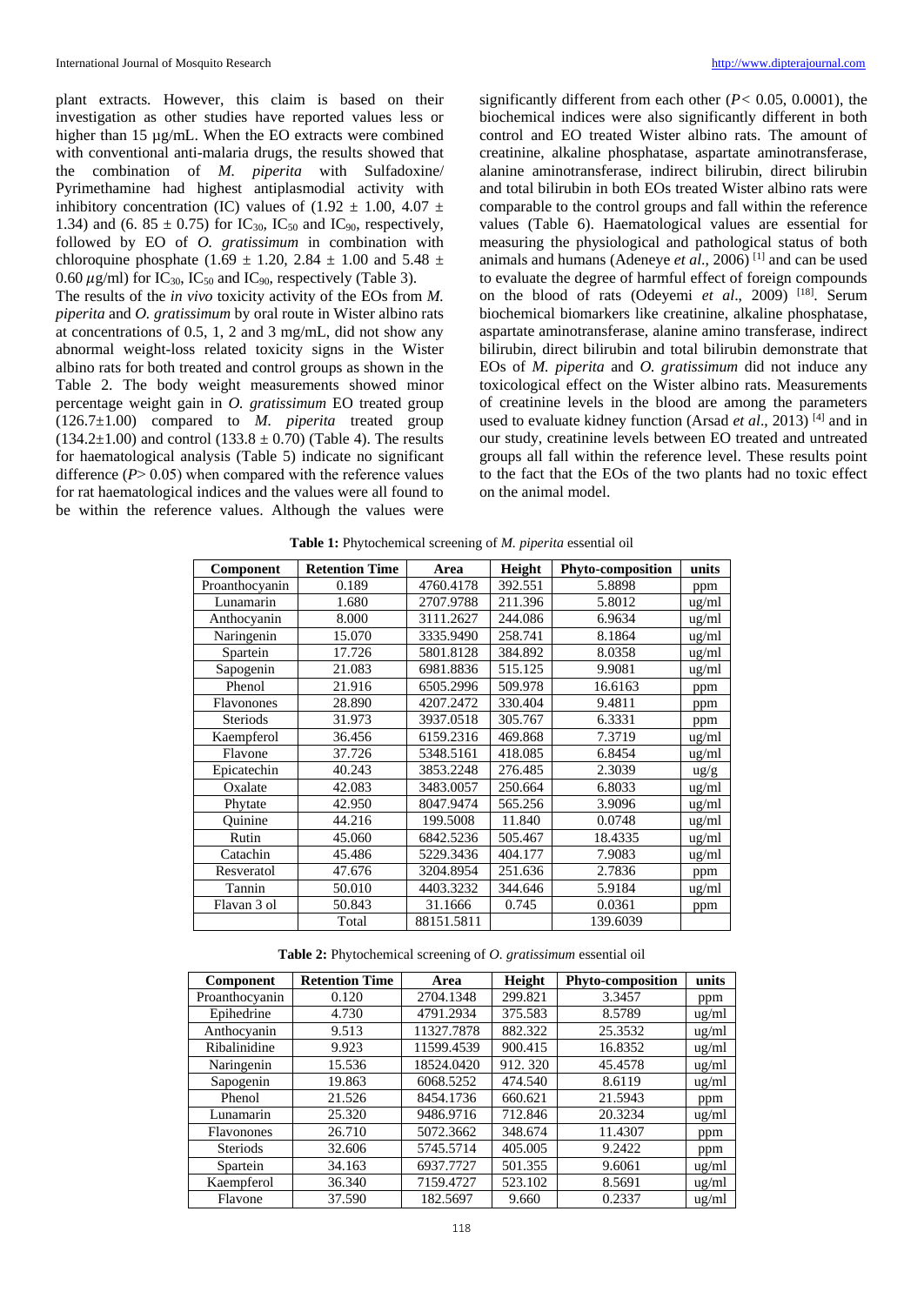## International Journal of Mosquito Research [http://www.dipterajournal.com](http://www.dipterajournal.com/)

| Epicatechin | 40.816 | 6971.3953   | 517.326 | 4.1682   | $\frac{u g}{g}$ |
|-------------|--------|-------------|---------|----------|-----------------|
| Oxalate     | 41.936 | 240.1318    | 5.538   | 0.4690   | ug/ml           |
| Phytate     | 42.956 | 219.7780    | 5.456   | 0.1068   | ug/ml           |
| Ouinine     | 43.926 | 247.4416    | 5.151   | 0.0928   | ug/ml           |
| Rutin       | 45.196 | 113.8884    | 5.048   | 0.3068   | ug/ml           |
| Catechin    | 45.970 | 9892.7116   | 763.215 | 14.9606  | ug/ml           |
| Resveratol  | 48.340 | 9606.5926   | 742.664 | 8.3439   | ppm             |
| Flavan-3-ol | 48.340 | 3890.8148   | 314.462 | 4.5033   | ppm             |
|             | Total  | 129236.8891 |         | 222.1365 |                 |



## **Fig 1:** Chromatogram from GC-FID analysis of *M. piperita*



**Fig 2:** Chromatogram from GC-FID analysis of *O. gratissimum*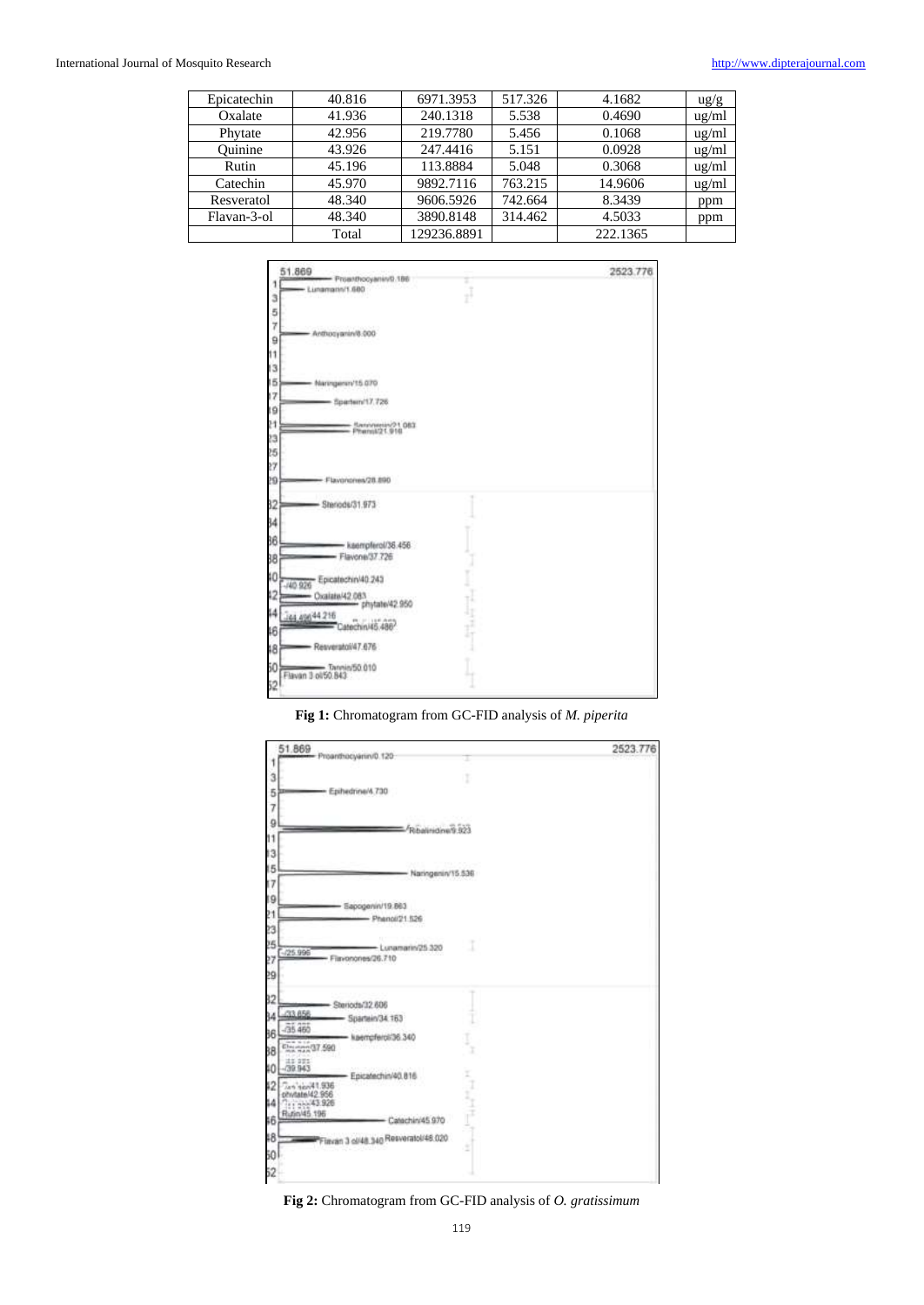**Table 3:** Susceptibility *P. falciparum* against EOs of *M. piperita* and *O. gratissimum* singly and in combination with antimalarial drugs

|                                    | <b>Inhibition of Maturation into Schizonts</b> |                                  |                                  |  |
|------------------------------------|------------------------------------------------|----------------------------------|----------------------------------|--|
| <b>Treatment</b>                   | $IC_{30} (\mu g/mL \pm SD)$                    | $IC_{50}$ ( $\mu$ g/mL $\pm$ SD) | $IC_{90}$ ( $\mu$ g/mL $\pm$ SD) |  |
| M. piperita                        | $6.62$ <sup>g</sup> $\pm$ 0.20                 | $10.74^{\rm h} + 1.64$           | $14.21^g \pm 0.45$               |  |
| O. gratissimum                     | $4.14$ <sup>f</sup> + 1.60                     | $4.97^{\rm f} + 0.70^{\rm f}$    | $8.44$ <sup>f</sup> + 1.00       |  |
| EOMp + Chloroquine Phosphate       | $3.79^e + 1.60$                                | $5.74$ <sup>g</sup> + 0.34       | $7.08^{\circ} \pm 0.88$          |  |
| $EOMp + Artemether/Lumefantrine$   | $1.37bc + 0.40$                                | $3.14^{\circ} + 0.10$            | $6.11^{\circ} \pm 0.25$          |  |
| $EOMp + Sulfadoxine/Pyrimethamine$ | $1.92d + 1.00$                                 | $4.07^{\circ} + 1.34$            | $6.85^d + 0.75$                  |  |
| $EOOg + Chloro$ quine Phosphate    | $1.69^{\circ} \pm 1.20$                        | $2.84^b \pm 1.00$                | $5.48^{bc} \pm 0.60$             |  |
| $EOOg + Artemether/Lumefantrine$   | $0.89^a + 0.10$                                | $2.20^a + 1.64$                  | $4.67^a + 1.00$                  |  |
| $EOOg + Sulfadoxine/Pyrimethamine$ | $1.20^b \pm 1.00$                              | $3.56^d + 1.74$                  | $5.12^b + 0.10$                  |  |

Values are mean of three independent determinations. Columns sharing different superscripts are significantly different *(P >0.05, 0.7129)*

EOMp: Essential oil of *M. piperita*

EOOg: Essential oil of *O. gratissimum*

|  | Table 4: Body weight of M. piperita and O. gratissimum EO treated rats |  |  |  |  |
|--|------------------------------------------------------------------------|--|--|--|--|
|--|------------------------------------------------------------------------|--|--|--|--|

|                | Initial Body Weight (g) | <b>Final Body Weight (g)</b> |
|----------------|-------------------------|------------------------------|
| M. piperita    | $117.5^{\circ}+1.40$    | $134.2^{b+1.00}$             |
| O. gratissimum | $108.8^{a}+1.00$        | $126.7^{a+1}.10$             |
| Control        | $114.7^{\rm b} + 1.25$  | $133.8^{b+0.70}$             |

Values are mean determinations. Columns with different superscripts are significantly different (*p>* 0.05, 0.0001).

| <b>Parameter</b>                  | M. piperita                  | O. gratissimum     | <b>Control Group</b>         | <b>Haematologic Reference</b><br><b>Values for Male Rats*</b> |
|-----------------------------------|------------------------------|--------------------|------------------------------|---------------------------------------------------------------|
| Red Blood Cells $(x10^6/\mu L)$   | $9.05^{a} + 0.40$            | $9.28^{ab}+0.30$   | $8.44^b + 0.50$              | 7.74 to 9.72                                                  |
| White Blood Cells $(x10^3/\mu L)$ | 6.60 <sup>bc</sup> +0.10     | $6.75^{ab} + 0.40$ | $6.45^{a}+0.20$              | 5.29 to 10.80                                                 |
| Packed Cell Volume (%)            | $43^{\text{a}} + 0.40$       | $42^{b}$ + 0.10    | $39c+0.10$                   | 39 to 48                                                      |
| Haemoglobin (g/dL)                | $17.15^{\text{ a}} \pm 0.20$ | $17.40^{a} + 0.40$ | $16.80 \text{ b}_{\pm} 0.20$ | 14.7 to 18.0                                                  |

Values are mean of three independent determinations. Rows sharing different superscripts are significantly different (*p >* 0.05, 0.0001)

\*Charles River Laboratories (1998)

**Table 6:** Biochemical parameters of *M. piperita* and *O. gratissimum* EOs treated rats

| <b>Parameters</b>                | M. piperita              | O. gratissimum        | <b>Control Group</b>  | <b>Biochemical Reference</b><br>Range for Male Rats* |
|----------------------------------|--------------------------|-----------------------|-----------------------|------------------------------------------------------|
| Creatinine $(mg/dL)$             | $0.8^a \pm 0.05$         | $0.7^{\rm b}$ + 0.05  | $0.8^a + 0.01$        | $0.4 - 2.3$                                          |
| Alkaline phosphatase (IU/L)      | $65.4^{ab} \pm 1.00$     | $63.8^a + 0.40$       | $97.5^{\circ} + 0.20$ | $30 - 130$                                           |
| Aspartate aminotransferase (U/L) | $78.5^{ab} \pm 0.70$     | $94.2^b + 0.50$       | $77.5^a + 0.10$       | 74 - 143                                             |
| Alanine aminotransferase (U/L)   | $\sqrt{28.2^b} \pm 0.95$ | $22.10^a + 0.65$      | $36.8^{\circ} + 0.25$ | $18 - 45$                                            |
| Indirect bilirubin (mg/dL)       | $0.09^{\circ} \pm 0.03$  | $0.07^{\rm b}$ + 0.01 | $0.05^a \pm 0.25$     | $0.01 - 0.12$                                        |
| Direct bilirubin $(mg/dL)$       | $0.04^b \pm 0.02$        | $0.04^b + 0.03$       | $0.03^a + 0.03$       | $0.03 - 0.05$                                        |
| Total bilirubin<br>(mg/dL)       | $0.13^{\circ} \pm 0.01$  | $0.11b + 0.01$        | $0.08^a \pm 0.03$     | $0.05 - 0.15$                                        |

Values are mean of three independent determinations. Rows sharing different superscripts are significantly different (*p >* 0.05, 0.0001)

\*Charles River Laboratories (1998)

#### **Conclusion**

Plants biodiversity is still considered as one of the leading approach in the development of novel anti-parasitic drug molecules and this may account for their rich chemical diversity, ethnopharmacological claims and diverse pharmacological reports available in the literature. Among their benefits is that they are environmentally friendly, less expensive and less toxic systematically compared to synthetic antimalarial drugs. It is a known fact that the therapeutic value of most herbs is dependent on the relationship that exit between the chemical structure of the herbal phytocomponents and pharmaco-activities on the reactive elements of the body. Therefore, the present study have shown that *Mentha piperita* and *Ocimum gratissimum* possess these phyto-compounds and hence, are able to exert antiplasmodial activity both *in vitro* against chloroquine resistant *Plasmodium falciparum* and non-toxic *in vivo* as demonstrated in mouse model studies. Thus, these two plants could be explored as effective drug candidates singly and in combination with existing antimalarial drugs for the development of therapies for use in multidrug-resistant *Plasmodium* parasite in human host. Also, the findings from this study will open up possibilities for formulation, development and standardization of herbal-conventional antimalaria therapy, thus, may provide information on ways to optimize their doses to ensure safety of the people.

## **Funding**

No grant was received for this research from any funding agencies in the public, private, or non-profit organization.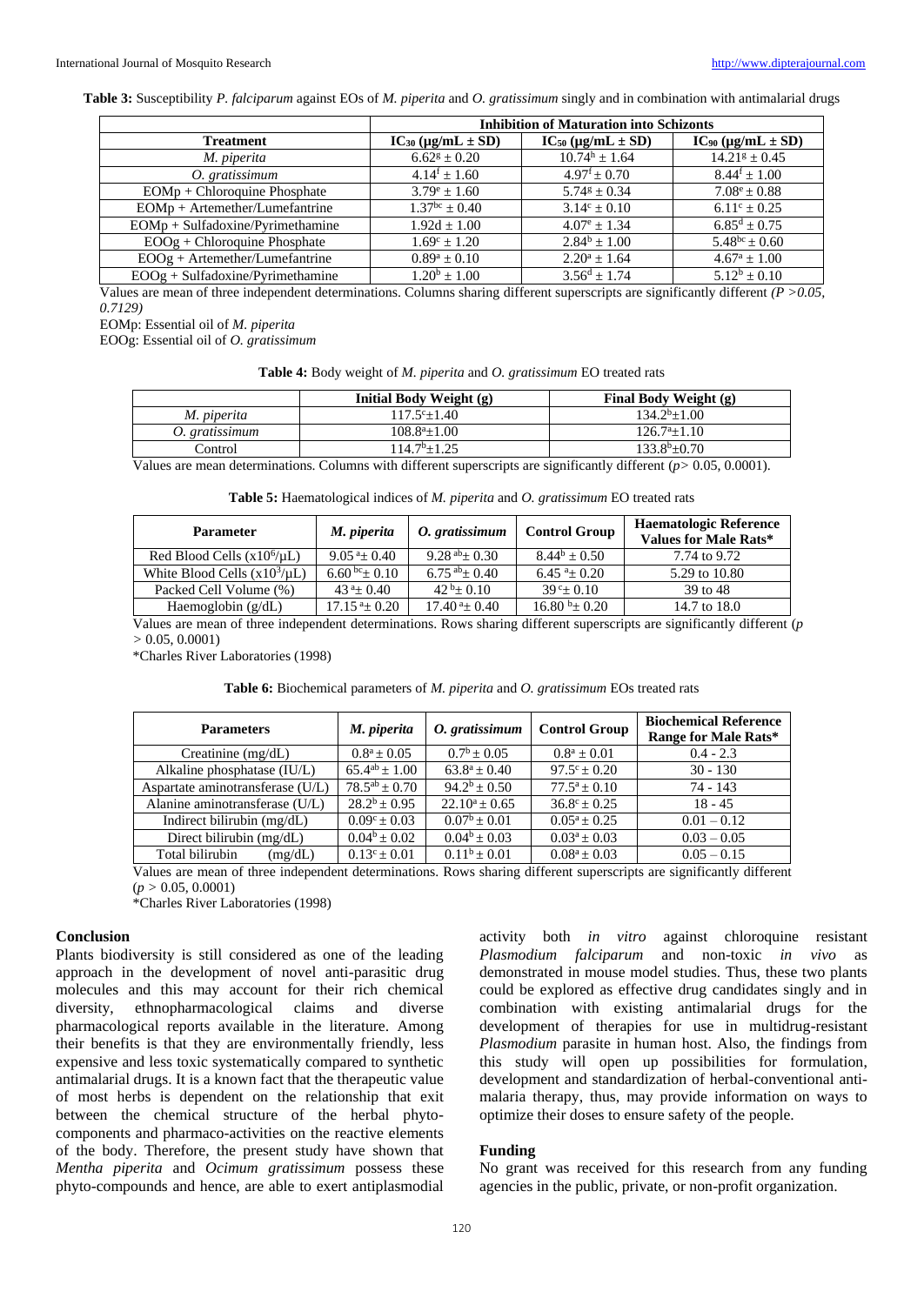#### **Declaration of competing interest**

The authors declare that they have no known competing financial or personal interests that could influence the work reported in this paper.

## **Author contribution**

Chude Chidimma Florence: contributed in conceptualization, methodology, performing laboratory work and writing the original draft of the manuscript.

Nwankwo Edith Nonye: contributed in the analysis, writing of reviews and provided significant editorial assistance and supervision.

Ezekwesili-Ofili Ozioma Josephine: contributed in the writing of reviews and provided significant editorial assistance and supervision.

## **References**

- 1. Adeneye AA, Ajagbonna OP, Bello SO. Preliminary Toxicity and Phytochemical Studies of the Stem Bark Aqueous Extract of *Musanga cecropioides* in Rats. Journal of Ethnopharmacology*.* 2006;105(3):373-379.
- 2. Andrade VA, Almeida AC, Souza DS, Colen KGF, Macêdo AA, Martins ER *et al*. Antimicrobial Activity and Acute and Chronic Toxicity of *Lippia origanoides. Pesquisa Veterinária Brasileira.* 2014;34(12):1153-1161.
- 3. Anusha S, Sinha A, Rajeev CP, Trang TT, Mathai J, Ximei H, *et al*. Synthesis, Characterization and *In vitro* Evaluation of Novel Enantiomerically-pure Sulphonamide Antimalarials. *Organic Biomolecule*  Chemistry. 2015;24:112-119.
- 4. Arsad N, Esa H, Hamzah A, Othman F. Evaluation of Acute, Subacute and Subchronic Oral Toxicity of *Rhaphidophora decursiva* (Roxb.) Schott Extract in Male Sprague Dawley Rats. Journal of Medicinal Plant Research. 2013;7:3030-3040.
- 5. Awe SO, Makinde JM. Evaluation of the Antimalarial Activity of Morinda lucida using both *In vivo* and *In vitro* Techniques. West African Journal of Pharmaceutical Drugs Research. 1997;13:39-44.
- 6. Basilico N, Pagani E, Monti D, Olliaro P, Taramelli D. A Microtitre-based Method for Measuring the Haem Polymerization Inhibitory Activity (HPIA) of Antimalarial Drugs. Journal of Antimicrobial Chemotherapy. 1998;42:55-60.
- 7. CDC. Drug Resistance in the Malaria-Endemic World. Global Health, Division of Parasitic Diseases and Malaria. Morbidity and Mortality Weekly Report. 2018;57(21):573-27.
- 8. Chraibi M, Fikri-Benbrahim K, Ou-yahyia D, Farah A. African Peppermint (*Mentha piperita*) from Morocco: Chemical composition and antimicrobial properties of essential oil. Journal of advanced pharmaceutical Technology and Research. 2017;8(3):86-90.
- 9. Chude C, Okoyeuzu C, Amadi ER. Hematological Indices and Growth Performance Studies of Albino Rats Fed Bioprocessed and Non-Bioprocessed Bambara Groundnut (*Vigna Subterranean* (L) Verdc.). Advances in Life Science and Technology. 2018;54:29-34.
- 10. Eftekhari A, Khusio A, Ahmadian E, Maleki S, Hasanzadeh A, Cucchiarini M. Phytochemical and nutrapharmaceutical attributes of *Mentha* spp: A comprehensive review. Arabian Journal of Chemistry. 2021;14(5):103106.
- 11. Kelly da SB, Nelson RAF. Characterization and quantification by gas chromatography of free steroids in unsaponifiable matter of vegetable oils. Journal of the Brazilian Chemical Society. 2014;25(2):107-200.
- 12. Kumar P, Mishra S, Malik A, Satya S. Insecticidal Properties of Mentha species. Indigenous Crops Production. 2011;34:17-25.
- 13. Kweyamba PA, Zofou D, Efange N *et al. In vitro* and *in vivo* studies on anti-malarial activity of *Commiphora africana* and *Dichrostachys cinerea* used by the Maasai in Arusha region, Tanzania. Malaria Journal. 2019;18:119.
- 14. Majda E, Bouchra L, Imane N, Taha E, Abdelhak B, Mustapha T, *et al*. Extraction of Essential Oils of *Rosmarinus officinalis* L. by Two Different Methods: Hydrodistillation and Microwave Assisted Hydrodistillation. The Scientific World Journal. 2019;14:1-6.
- 15. Megaly H, Mohamed A, Mohamed T. Visual Evoked Potentials and Spir-flair mri in Acute Optic Neuropathies. The Medical Journal of Cairo University*.* 2012;80:2.
- 16. Mekonnen A, Tesfaye S, Christos SG, Dires K, Zenebe T, Zegeye N *et al*. Evaluation of Skin Irritation and Acute and Subacute Oral Toxicity of *Lavandula angustifolia* Essential Oils in Rabbit and Mice. Journal of Toxicology. 2019;5979546:147-155.
- 17. Muanya C. Nigeria: Talcum Powder May Cause Cancer, Experts Warn. 2019. Retrieved The Guardian 22nd March 2019 https://allafrica.com/stories/201903220062.html
- 18. Odeyemi OO, Yakubu MT, Masika PJ, Afolayan AJ. Toxicological Evaluation of the Essential Oil from *Mentha Longifolia* L *Suosp*. Capensis Leaves in Rats. Journal of Medicine and Food*.* 2009;12(3):669-674.
- 19. Pessoa LM, Morais SM, Bevilaqua CML, Luciano JHS. Anthelmintic Activity of Essential Oil of *Ocimum gratissimum* Linn. and Eugenol against *Haemonchus contortus*. Veterinary Parasitology*.* 2002;109(1, 2):59-63.
- 20. Pietta PG. Flavonoids as antioxidants. Journal of Natural Prodout. 2000;63:1035-1042.
- 21. Sandeep P, Satyendra KS, Neetesh K, Ravishanker M. Antiviral, Antiprotozoal, Antimalarial and Insecticidal Activities of *Ocimum gratissimum*. Asian Journal of Pharmaceutical Research and Development*.* 2017;5(5):1- 09.
- 22. Singh R, Shushni MA, Belkheir A. Antibacterial and Antioxidant Activities of Mentha piperita L. Arab Journal of Chemistry. 2014;8:8-17.
- 23. Tarkang PA, Franzoi KD, Lee S, Lee E, Vivarelli D, Freitas-Junior L *et al*. *In vitro* Antiplasmodial Activities and Synergistic Combinations of Differential Solvent Extracts of the Polyherbal Product, *Nefang.* Biomedical Research International. 2014.
- 24. Tindana P, de Haan F, Amaratunga C *et al.* Deploying triple artemisinin-based combination therapy (TACT) for malaria treatment in Africa: ethical and practical considerations. Malaria Journal. 2021;20:119.
- 25. Ueda-Nakamura T, Mendonça-Filho R, Morgado-Díaz JA, Maza PK, Benedito PDF, Cortez DAP *et al*. Antileishmanial Activity of Eugenol-rich Essential Oil from *Ocimum gratissimum*. *Parasitology International*, 2006;55(2):99-105.
- 26. Wang JR, Zhou H, Jiang ZH, Wong YF, Liu L. *In vivo*